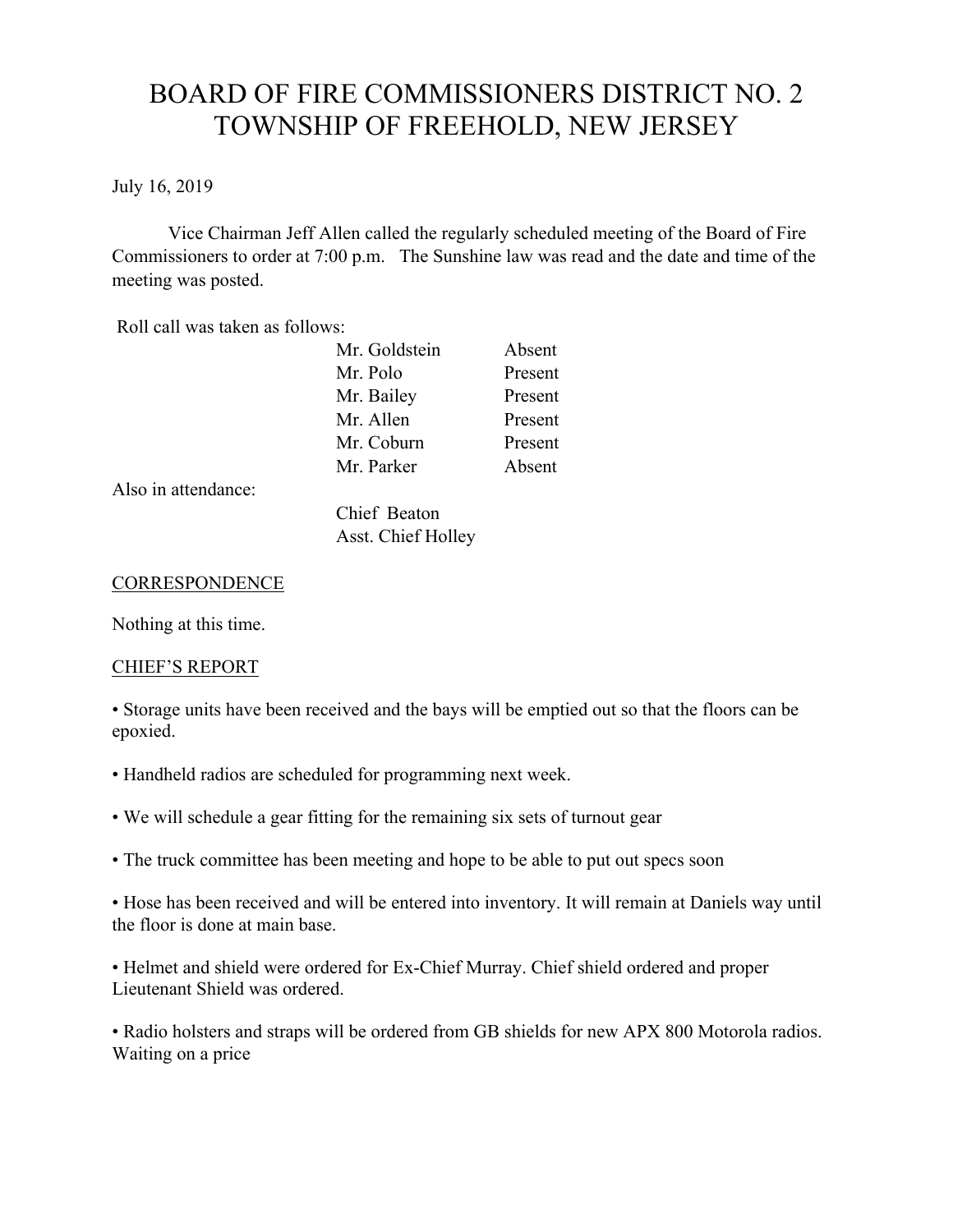• Pyrocap has been received and can now be placed on each truck.

• Computers in Line office are running poorly and apparently are out of subscription for updates and virus protection.

• Blowhard fan due in this week

Per NJ Fire Equipment, when they were testing the air packs they noticed that the holders on '90 were cutting wires and hoses. They need to be replaced, Chief Beaton will look into new holders the meet the NFP requirements.

Chief Beaton asked to purchase new radio holder and strap for \$130. Board Approved.

## RADIO AND ALARM

Nothing at this time.

### BUILDINGS

Mr. Taylor will be out on medical, Kelly Temple will take over cleaning duties until further notice.

#### INSURANCE

Nothing at this time.

#### MAINTENANCE

'77 ECM has been fixed.

Ladder testing done, 2 ladders failed. Mr. Bailey made a motion to purchase 2 new ladders,  $2<sup>nd</sup>$ by Mr. Coburn. Board Approved.

'75 Air conditioning needs to be fixed.

### OLD BUSINESS

Battery backup needs to be replaced with a surge protector on all computers. Mr. Polo made a motion to purchase 3 new surge protectors and batteries at \$85 each. 2<sup>nd</sup> by Mr. Bailey. Board Approved.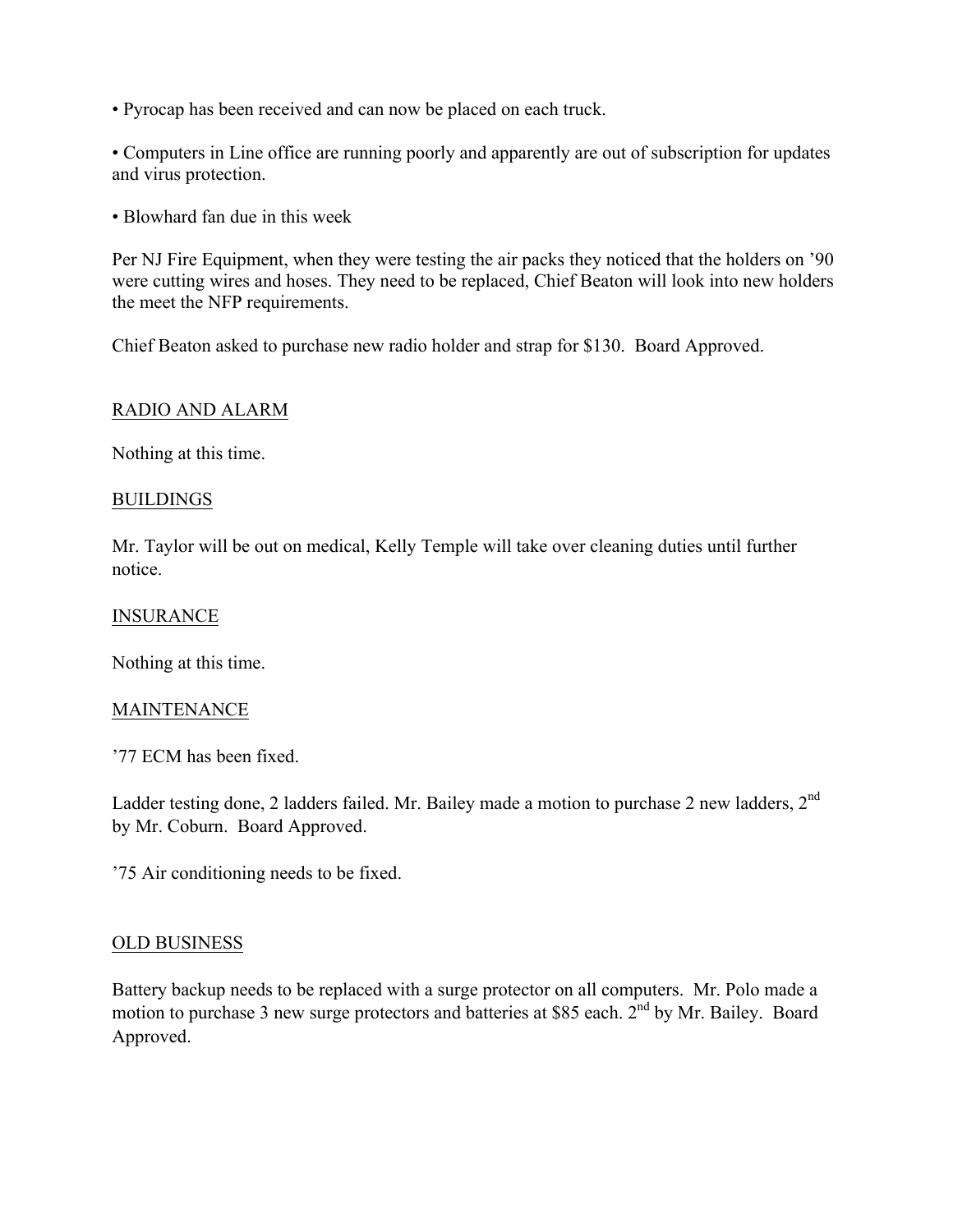## NEW BUSINESS

Mr. Coburn would like the line officers input to hiring an administrator to do all paperwork, ordering, etc. Mr. Bailey is going to inquire information from Freehold Borough's Administrator on his job duties.

Mr. Coburn asked the Chief about state credentials of all line officers, as of right now all officers have the required credentials for their positions.

## TREASURER

Mr. Polo received  $2<sup>nd</sup>$  Quarter tax payment of \$222,330.50 and was deposited on 6/28/2019/

Checking Acct. \$888.62 Savings Acct. \$1,436,867.01 CD \$1,040,091.50

| Check#                          |                |                        |
|---------------------------------|----------------|------------------------|
| 11004 JCP&L                     | $\mathbb{S}^-$ | 598.35                 |
| 11005 NJNG                      | \$             | 66.43                  |
| 11006 Optimum                   |                | \$571.44               |
| 11007 Verizon Wireless          | $\mathbb{S}$   | 520.09                 |
| 11008 Travelers Ins.            |                | \$2,358.00             |
| 11009 VFIS                      |                | \$31,729.70            |
| 11010 Batteries Plus            | \$             | 65.03                  |
| 11011 Buchanan Ingersol Rooney  | $\mathbb{S}$   | 158.21                 |
| 11012 Netlink                   |                | \$2,430.00             |
| 11013 Netlink                   |                | \$1,194.00             |
| 11014 33 East Car Wash          | \$             | 15.00                  |
| 11015 Access Compliance         |                | $\mathbb{S}$<br>293.00 |
| 11016 Colors to Go              |                | \$ 42.97               |
| 11017 Fire and Safety           |                | \$583.11               |
| 11018 U.S. Grounds              |                | \$554.07               |
| 11019 Roux Assoc.               |                | \$65,256.03            |
| 11020 County of Monmouth        | $\mathbb{S}$   | 502.86                 |
| 11021 Continental Fire & Safety |                | \$8,118.00             |
| 11022 Tomar Industries          | $\mathbb{S}$   | 65.86                  |
| 11023 Erace Inc.                |                | \$ 216.00              |
| 11024 Roux Assoc.               |                | \$6,133.36             |
| 11025 James Taylor              | $\mathbb{S}$   | 140.00                 |
| 11026 Continental Fire          |                | \$1,759.00             |